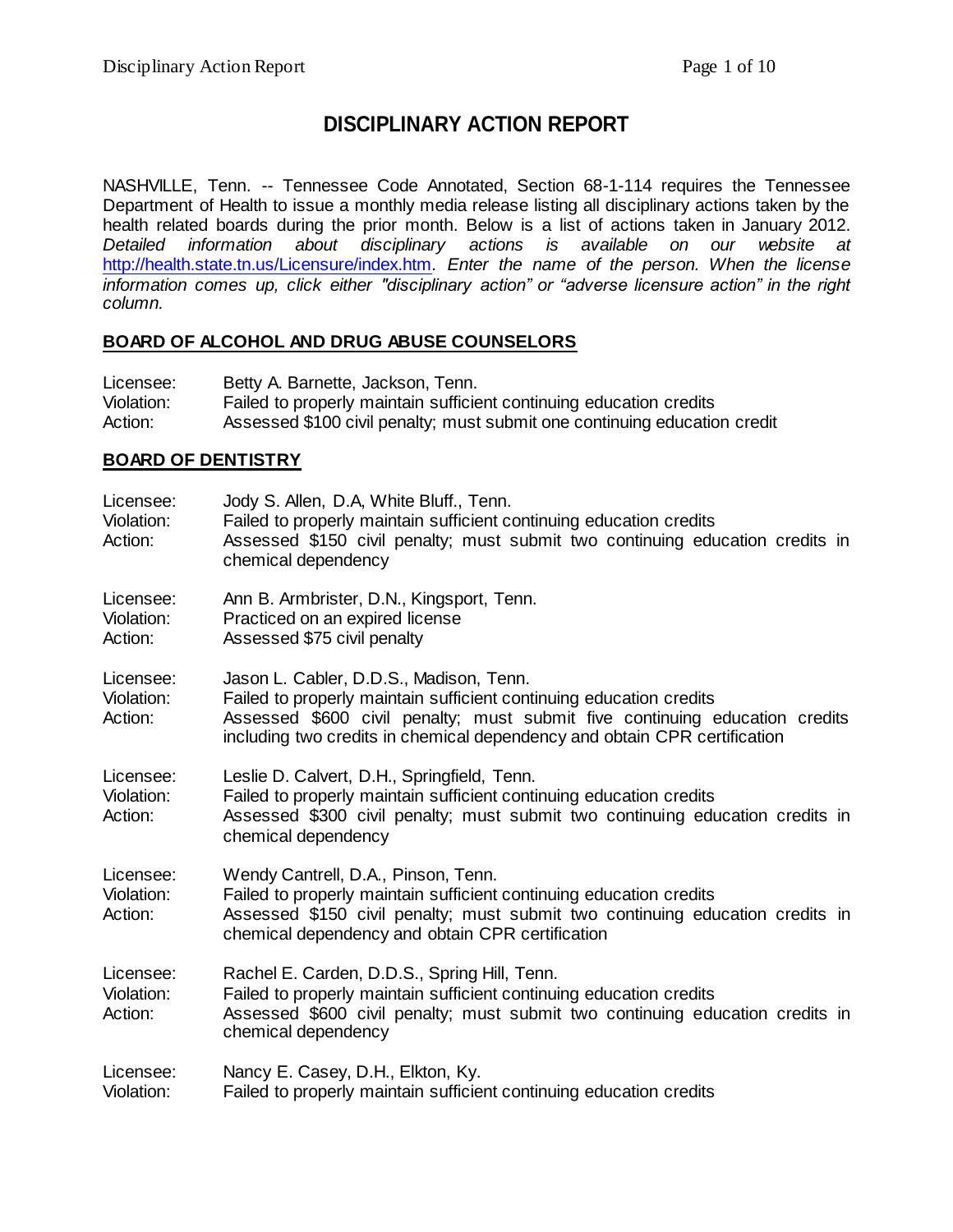| Action:                            | Assessed \$300 civil penalty; must submit two continuing education credits in<br>chemical dependency                                                                                                                                                                |
|------------------------------------|---------------------------------------------------------------------------------------------------------------------------------------------------------------------------------------------------------------------------------------------------------------------|
| Licensee:<br>Violation:<br>Action: | Theandrew Clayborn, D.D.S., Olive Branch, Miss.<br>Unprofessional, dishonorable or unethical conduct<br>Probation extended for two years; must meet certain terms and conditions;<br>assessed costs                                                                 |
| Licensee:<br>Violation:<br>Action: | James E. Collins II, D.D.S., Atlanta, Ga.<br>Action taken by the state of Georgia<br>License to remain on probation for five years; assessed costs                                                                                                                  |
| Licensee:<br>Violation:<br>Action: | Melony A. Dancy (Phelps), D.A., Henderson, Tenn.<br>Practiced on an expired license<br>Assessed \$150 civil penalty                                                                                                                                                 |
| Licensee:<br>Violation:<br>Action: | Trey H. Davis, D.D.S., Knoxville, Tenn.<br>Failed to properly maintain sufficient continuing education credits<br>Assessed \$150 civil penalty; must submit 10 hours of continuing education credits<br>including one credit in chemical dependency                 |
| Licensee:<br>Violation:<br>Action: | Wendy E. Day, D.A., Memphis, Tenn.<br>Failed to properly maintain sufficient continuing education credits<br>Assessed \$150 civil penalty; must submit 24 continuing education credits including<br>two credits in chemical dependency and obtain CPR certification |
| Licensee:<br>Violation:<br>Action: | Mary M. Doherty, D.H., Atoka, Tenn.<br>Failed to properly maintain sufficient continuing education credits<br>Assessed \$300 civil penalty; must submit three continuing education credits                                                                          |
| Licensee:<br>Violation:<br>Action: | Amber N. Douglas, D.A, Harriman., Tenn.<br>Failed to properly maintain sufficient continuing education credits<br>Assessed \$150 civil penalty; must submit two continuing education credits in<br>chemical dependency                                              |
| Licensee:<br>Violation:<br>Action: | Laura B. Dove, D.D.S., Little Rock, Ark.<br>Unprofessional, dishonorable or unethical conduct<br>License placed on probation for no less than two years; must meet certain terms<br>and conditions; assessed costs                                                  |
| Licensee:<br>Violation:<br>Action: | Doris H. Easter, D.A., Knoxville, Tenn.<br>Failed to properly maintain sufficient continuing education credits<br>Assessed \$100 civil penalty; must submit one continuing education credit in<br>chemical dependency                                               |
| Licensee:<br>Violation:<br>Action: | Michael W. Edge, D.D.S., Brentwood, Tenn.<br>Failed to properly maintain sufficient continuing education credits<br>Assessed \$600 civil penalty; must submit 18 continuing education credits                                                                       |
| Licensee:<br>Violation:            | Janice Farnsworth, D.A., Piney Flats, Tenn.<br>Failed to properly maintain sufficient continuing education credits                                                                                                                                                  |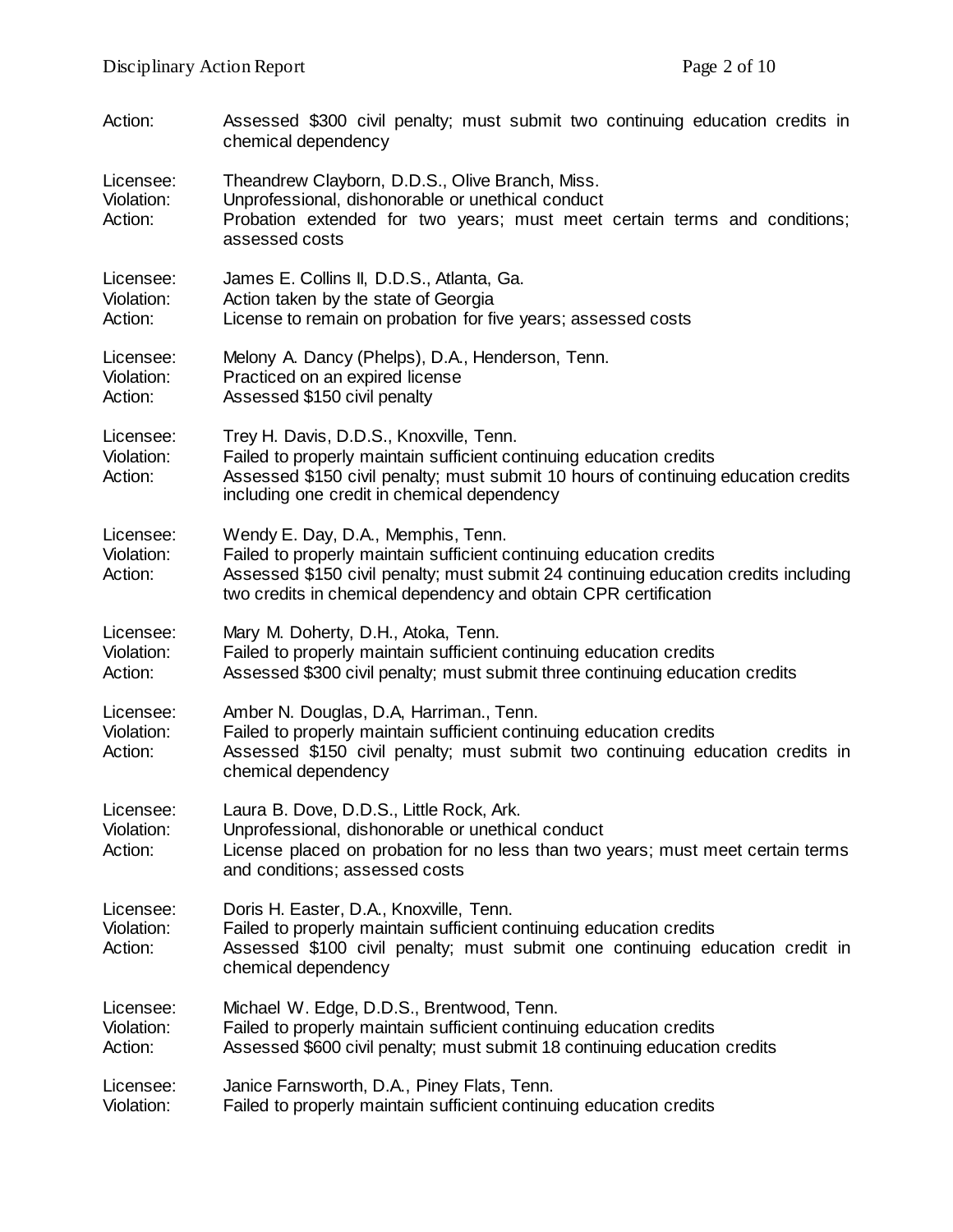| Action:                            | Assessed \$150 civil penalty; must submit 24 continuing education credits including<br>two credits in chemical dependency and obtain CPR certification                                                                                                                             |
|------------------------------------|------------------------------------------------------------------------------------------------------------------------------------------------------------------------------------------------------------------------------------------------------------------------------------|
| Licensee:<br>Violation:<br>Action: | Vicki B. Fisher, D.A., Springfield, Tenn.<br>Failed to properly maintain sufficient continuing education credits<br>Assessed \$150 civil penalty; must submit CPR certification including skills<br>examination on a manikin with a certified instructor                           |
| Licensee:<br>Violation:<br>Action: | Jodi L. Freeman, D.A, Whitwell, Tenn.<br>Failed to properly maintain sufficient continuing education credits<br>Assessed \$150 civil penalty; provided proof of 19 continuing education credits                                                                                    |
| Licensee:<br>Violation:<br>Action: | Reginald S. Gaddis, D.D.S., Chattanooga, Tenn.<br>Failed to properly maintain sufficient continuing education credits<br>Assessed \$600 civil penalty; must obtain CPR certification                                                                                               |
| Licensee:<br>Violation:<br>Action: | Rhonda A. Galbreath, D.A., Olive Branch, Tenn.<br>Failed to properly maintain sufficient continuing education credits<br>Assessed \$150 civil penalty; must submit seven continuing education credits<br>including two credits in chemical dependency and obtain CPR certification |
| Licensee:<br>Violation:<br>Action: | Kie Gardner, D.D.S., Knoxville, Tenn.<br>Failed to properly maintain sufficient continuing education credits<br>Assessed \$600 civil penalty; must submit two continuing education credits in<br>chemical dependency                                                               |
| Licensee:<br>Violation:<br>Action: | Tamara A. Garner, D.H., Murfreesboro, Tenn.<br>Failed to properly maintain sufficient continuing education credits<br>Assessed \$300 civil penalty; must submit nine continuing education credits                                                                                  |
| Licensee:<br>Violation:<br>Action: | Tina L. Kelso, D.A., Lawrenceburg, Tenn.<br>Failed to properly maintain sufficient continuing education credits<br>Assessed \$150 civil penalty; must submit one continuing education credit in<br>chemical dependency                                                             |
| Licensee:<br>Violation:<br>Action: | Tracey B. Kruse, D.A., Dickson, Tenn.<br>Failed to properly maintain sufficient continuing education credits<br>Assessed \$150 civil penalty; must obtain CPR certification                                                                                                        |
| Licensee:<br>Violation:<br>Action: | Jody P. Laskowski, D.H., Nashville, Tenn.<br>Failed to properly maintain sufficient continuing education credits<br>Assessed \$300 civil penalty; must submit 11 hours of continuing education credits<br>including one credit in chemical dependency                              |
| Licensee:<br>Violation:<br>Action: | Stephan R. Laughary, D.H., Drummonds, Tenn.<br>Failed to properly maintain sufficient continuing education credits<br>Assessed \$300 civil penalty; must submit one continuing education credit in<br>chemical dependency and obtain CPR certification                             |
| Licensee:<br>Violation:            | Melanie E. Lawson (Culpepper), D.A., Cleveland, Tenn.<br>Practiced on an expired license                                                                                                                                                                                           |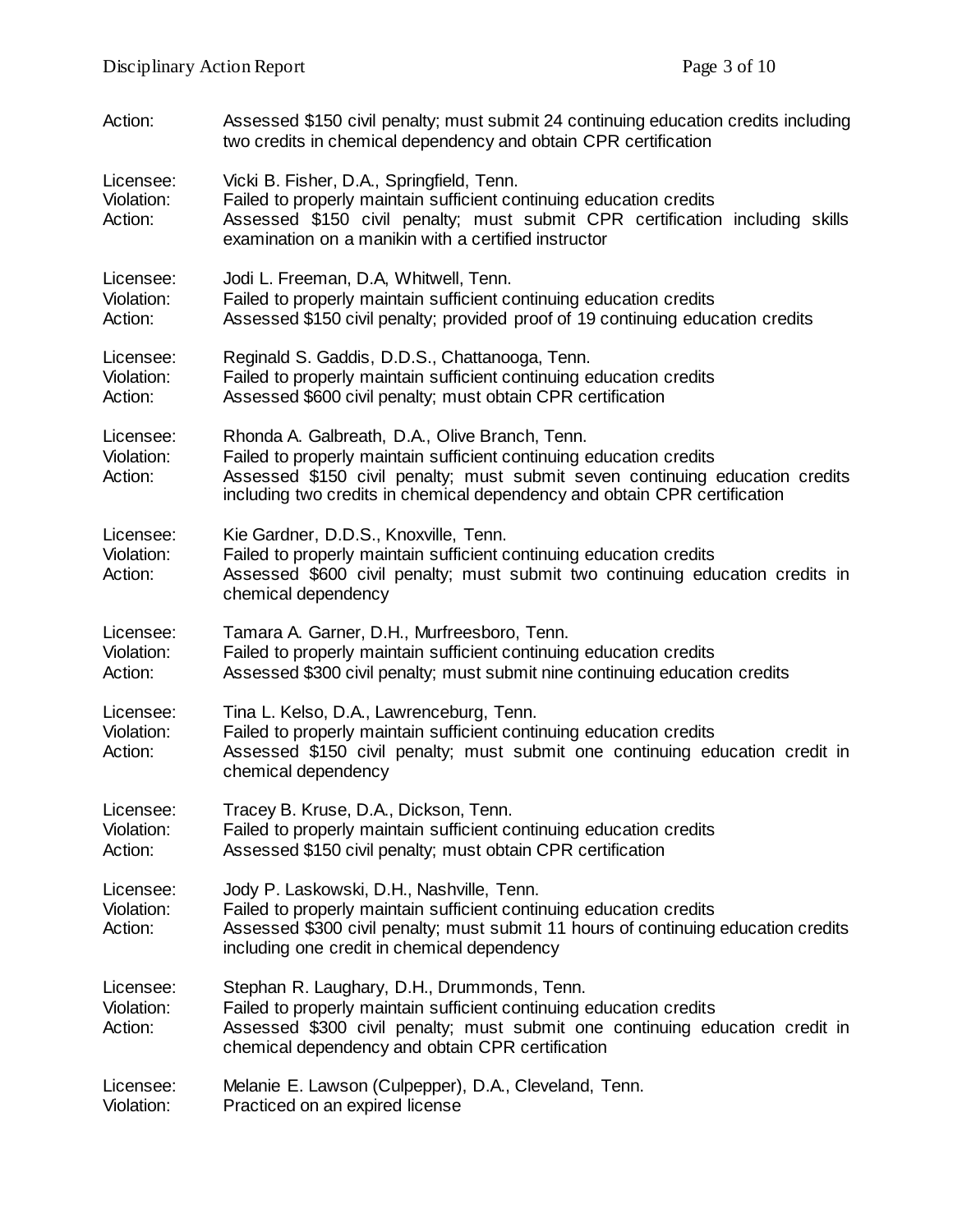| Action:                            | Assessed \$150 civil penalty                                                                                                                                                                                                                                                               |
|------------------------------------|--------------------------------------------------------------------------------------------------------------------------------------------------------------------------------------------------------------------------------------------------------------------------------------------|
| Licensee:<br>Violation:<br>Action: | Aileen J. Leavitt, D.H., Memphis, Tenn.<br>Failed to properly maintain sufficient continuing education credits<br>Assessed \$300 civil penalty; must submit six continuing education credits with two<br>hours in chemical dependency and obtain CPR certification                         |
| Licensee:<br>Violation:<br>Action: | Paul F. Luther, Jr., D.D.S., Tullahoma, Tenn.<br>Failed to properly maintain sufficient continuing education credits<br>Assessed \$600 civil penalty; must submit 11 continuing education credits                                                                                          |
| Licensee:<br>Violation:<br>Action: | Steve R. Lynn, D.D.S., Tullahoma, Tenn.<br>Failed to properly maintain sufficient continuing education credits<br>Assessed \$600 civil penalty; must submit two continuing education credits in<br>chemical dependency                                                                     |
| Licensee:<br>Violation:<br>Action: | Lorie H. Mahan, D.H., Old Hickory, Tenn.<br>Failed to properly maintain sufficient continuing education credits<br>Assessed \$300 civil penalty; must submit two continuing education credits in<br>chemical dependency                                                                    |
| Licensee:<br>Violation:<br>Action: | Brandi Maxwell, R.D.A., Sevierville, Tenn.<br>Unprofessional, dishonorable or unethical conduct<br>License placed on probation for no less than two years; assessed \$500 civil<br>penalty, plus costs                                                                                     |
| Licensee:<br>Violation:<br>Action: | Lindsey A. Mosley, D.A., Gallatin, Tenn.<br>Failed to properly maintain sufficient continuing education credits<br>Assessed \$150 civil penalty; must submit 17 hours of continuing education credits<br>including two credits in chemical dependency                                      |
| Licensee:<br>Violation:<br>Action: | Jacquline P. Mullinax, D.A., Murfreesboro, Tenn.<br>Failed to properly maintain sufficient continuing education credits<br>Assessed \$150 civil penalty; must submit 14 hours of continuing education credits<br>including two credits in chemical dependency and obtain CPR certification |
| Licensee:<br>Violation:<br>Action: | Hollie L. Newman, D.H., Athens, Tenn.<br>Failed to properly maintain sufficient continuing education credits<br>Assessed \$300 civil penalty; must submit seven hours of continuing education<br>credits and obtain CPR certification                                                      |
| Licensee:<br>Violation:<br>Action: | Dawn L. Potter, D.A., Munford, Tenn.<br>Failed to properly maintain sufficient continuing education credits<br>Assessed \$150 civil penalty; must submit two continuing education credits in<br>chemical dependency                                                                        |
| Licensee:<br>Violation:<br>Action: | Casey M. Rowe, D.A., Murfreesboro, Tenn.<br>Practiced on an expired license<br>Assessed \$950 civil penalty                                                                                                                                                                                |
| Licensee:                          | Juan C. Salazar, D.D.S, Memphis, Tenn.                                                                                                                                                                                                                                                     |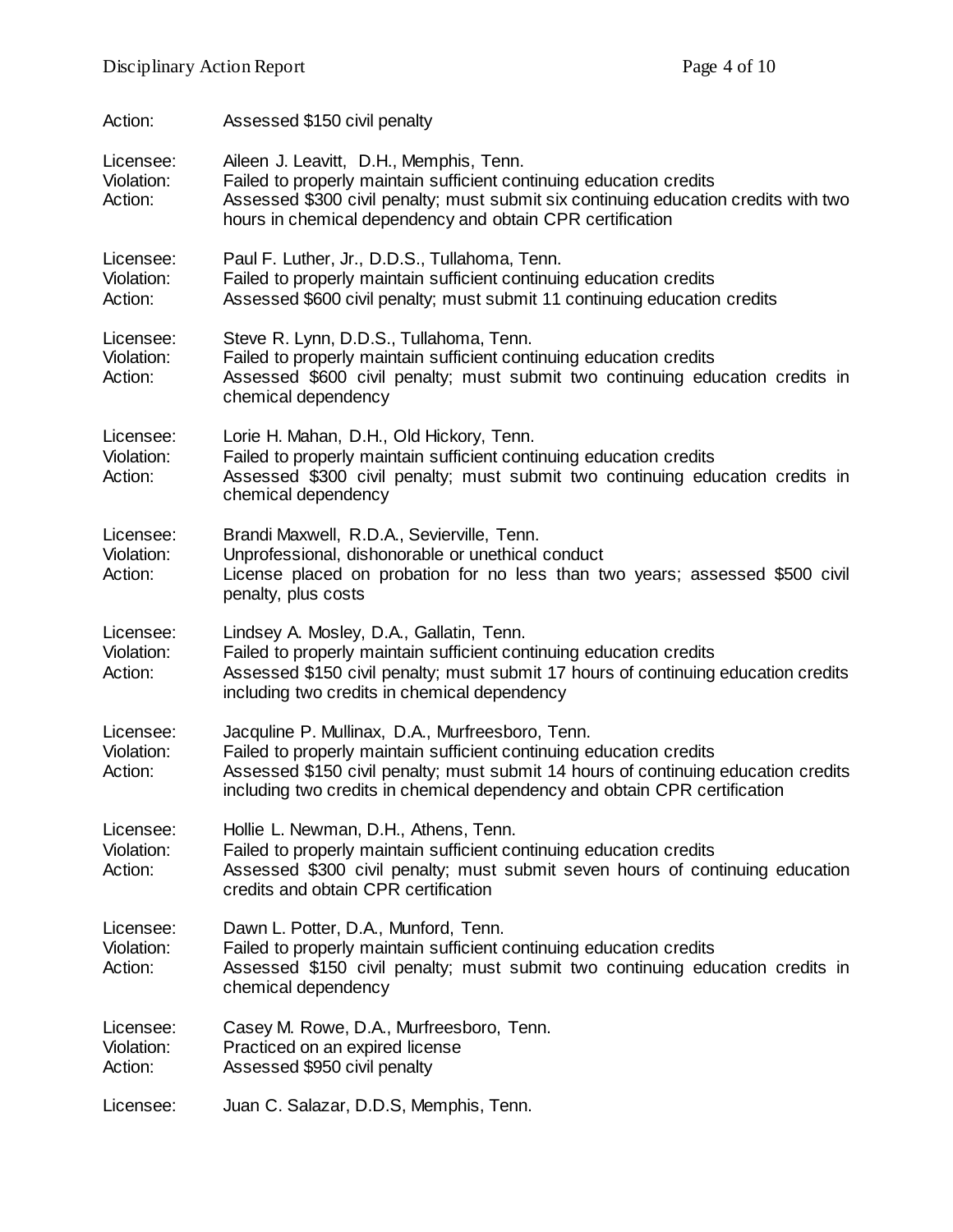| Violation:<br>Action:              | Failed to properly maintain sufficient continuing education credits<br>Assessed \$600 civil penalty; must submit two continuing education credits in<br>chemical dependency                                                                                                                                                                                                                                                                                                                                                                                                                                                          |
|------------------------------------|--------------------------------------------------------------------------------------------------------------------------------------------------------------------------------------------------------------------------------------------------------------------------------------------------------------------------------------------------------------------------------------------------------------------------------------------------------------------------------------------------------------------------------------------------------------------------------------------------------------------------------------|
| Licensee:<br>Violation:<br>Action: | Tasha L. Short, D.A., Pleasant View, Tenn.<br>Failed to properly maintain sufficient continuing education credits<br>Assessed \$150 civil penalty; must submit eight continuing education credits<br>including two credits in chemical dependency                                                                                                                                                                                                                                                                                                                                                                                    |
| Licensee:<br>Violation:<br>Action: | Suzanne B. Spink, D.H., Knoxville, Tenn.<br>Failed to properly maintain sufficient continuing education credits<br>Assessed \$300 civil penalty; must submit four continuing education credits<br>including two credits in chemical dependency                                                                                                                                                                                                                                                                                                                                                                                       |
| Licensee:<br>Violation:<br>Action: | Jauiece M. Stahl, D.H., Paris, Tenn.<br>Practiced on an expired license<br>Assessed \$225 civil penalty                                                                                                                                                                                                                                                                                                                                                                                                                                                                                                                              |
| Licensee:<br>Violation:<br>Action: | David H. Sutton, D.D.S., Newport, Tenn.<br>Unprofessional, dishonorable or unethical conduct<br>License reprimanded; assessed \$1,000 civil penalty, plus costs                                                                                                                                                                                                                                                                                                                                                                                                                                                                      |
| Licensee:<br>Violation:<br>Action: | Mitchell S. Tatum, D.D.S., Smithville, Tenn.<br>Failed to properly maintain sufficient continuing education credits<br>Assessed \$600 civil penalty; must obtain CPR certification                                                                                                                                                                                                                                                                                                                                                                                                                                                   |
| Licensee:<br>Violation:<br>Action: | Denise C. Taylor, D.A., South Fulton, Tenn.<br>Failed to properly maintain sufficient continuing education credits<br>Assessed \$150 civil penalty; must submit six continuing education credits                                                                                                                                                                                                                                                                                                                                                                                                                                     |
| Licensee:<br>Violation:<br>Action: | Joanne Tichenor, R.D.A., Nashville, Tenn.<br>Unprofessional, dishonorable, or unethical conduct; making false or misleading<br>statements or representations, being guilty of fraud or deceit in obtaining<br>admission to practice or in being guilty of fraud or deceit in the practice of<br>dentistry; making or signing in one's professional capacity any certificate known to<br>be false at the time one makes or signs such certificate; failed to properly maintain<br>sufficient continuing education credits<br>License reprimanded; assessed \$900 civil penalty; must submit deficient<br>continuing education credits |
| Licensee:<br>Violation:<br>Action: | Sharon C. Walker, D.H., McMinnville, Tenn.<br>Failed to properly maintain sufficient continuing education credits<br>Assessed \$300 civil penalty; must submit two continuing education credits in<br>chemical dependency                                                                                                                                                                                                                                                                                                                                                                                                            |
| Licensee:<br>Violation:<br>Action: | Sally S. White, D.H., Keller, Texas<br>Failed to properly maintain sufficient continuing education credits<br>Assessed \$300 civil penalty; must submit two continuing education credits in<br>chemical dependency                                                                                                                                                                                                                                                                                                                                                                                                                   |
| Licensee:                          | Janice D. Williams, D.A., Niota, Tenn.                                                                                                                                                                                                                                                                                                                                                                                                                                                                                                                                                                                               |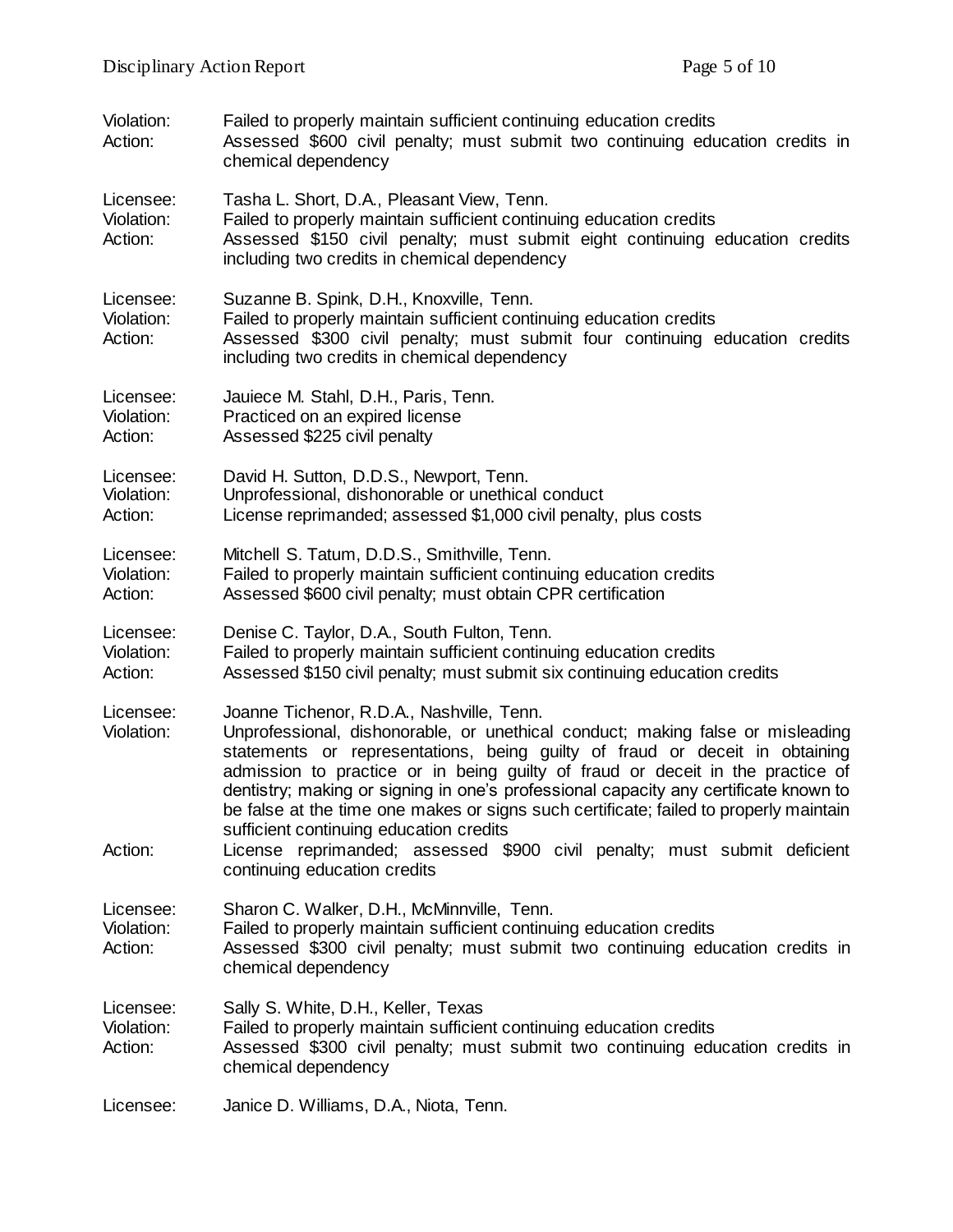| Violation:<br>Action:              | Failed to properly maintain sufficient continuing education credits<br>Assessed \$150 civil penalty; must submit one credit of continuing education in<br>chemical dependency                                                                                                               |
|------------------------------------|---------------------------------------------------------------------------------------------------------------------------------------------------------------------------------------------------------------------------------------------------------------------------------------------|
| Licensee:<br>Violation:<br>Action: | Teresa M. Williams, D.A., Shelbyville, Tenn.<br>Failed to properly maintain sufficient continuing education credits<br>Assessed \$150 civil penalty; must submit two continuing education credits in<br>chemical dependency                                                                 |
| Licensee:<br>Violation:<br>Action: | Kenneth G. Witt, Jr., D.D.S., Old Hickory, Tenn.<br>Failed to properly maintain sufficient continuing education credits<br>Assessed \$600 civil penalty; must submit 40 hours of continuing education credits<br>including two credits in chemical dependency and current CPR certification |
| Licensee:<br>Violation:<br>Action: | Stacey R. Worstall, D.A., Antioch, Tenn.<br>Failed to properly maintain sufficient continuing education credits<br>Assessed \$150 civil penalty; must submit two continuing education credits in<br>chemical dependency                                                                     |
| Licensee:<br>Violation:<br>Action: | Shirley K. Wright, D.A., Piney Flatts, Tenn.<br>Failed to properly maintain sufficient continuing education credits<br>Assessed \$150 civil penalty; must submit 11 continuing education credits                                                                                            |

## **BOARD OF MEDICAL EXAMINERS**

| Licensee:<br>Violation:            | Charles E. Anderson, M.D., Tullahoma, Tenn.<br>Failed to take appropriate histories or perform medically appropriate physical<br>examinations and/or failed to document such; failed to obtain medically<br>appropriate diagnostic tests or obtain appropriate medical consultations; failed to<br>formulate written treatment plans; and failed to monitor signs of drug abuse or<br>diversion                         |
|------------------------------------|-------------------------------------------------------------------------------------------------------------------------------------------------------------------------------------------------------------------------------------------------------------------------------------------------------------------------------------------------------------------------------------------------------------------------|
| Action:                            | License permanently surrendered/revoked; assessed costs                                                                                                                                                                                                                                                                                                                                                                 |
| Licensee:<br>Violation:            | Marin V. Dimitrov, M.D., Bristol, Tenn.<br>Unprofessional, dishonorable or unethical conduct; dispensing, prescribing or<br>otherwise distributing any controlled substances or other drug to any person in<br>violation of any law of the state or of the United States                                                                                                                                                |
| Action:                            | License reprimanded; must meet certain terms and conditions; assessed \$500 civil<br>penalty, plus costs                                                                                                                                                                                                                                                                                                                |
| Licensee:<br>Violation:<br>Action: | Allen R. Foster, M.D., Knoxville, Tenn.<br>Unprofessional, dishonorable or unethical conduct; guilty of a crime<br>License revoked; assessed costs                                                                                                                                                                                                                                                                      |
| Licensee:<br>Violation:            | Douglass W. Green, M.D., Bristol, Tenn.<br>Dispensing, prescribing or otherwise distributing any controlled substances or<br>other drug not in the course of professional practice, or not in good faith to relieve<br>pain and suffering, or not to cure an ailment, physical infirmity or disease, or in<br>amounts and/or for durations not medically necessary, advisable or justified for a<br>diagnosed condition |
| Action:                            | License suspended for 60 days; must meet certain terms and conditions;                                                                                                                                                                                                                                                                                                                                                  |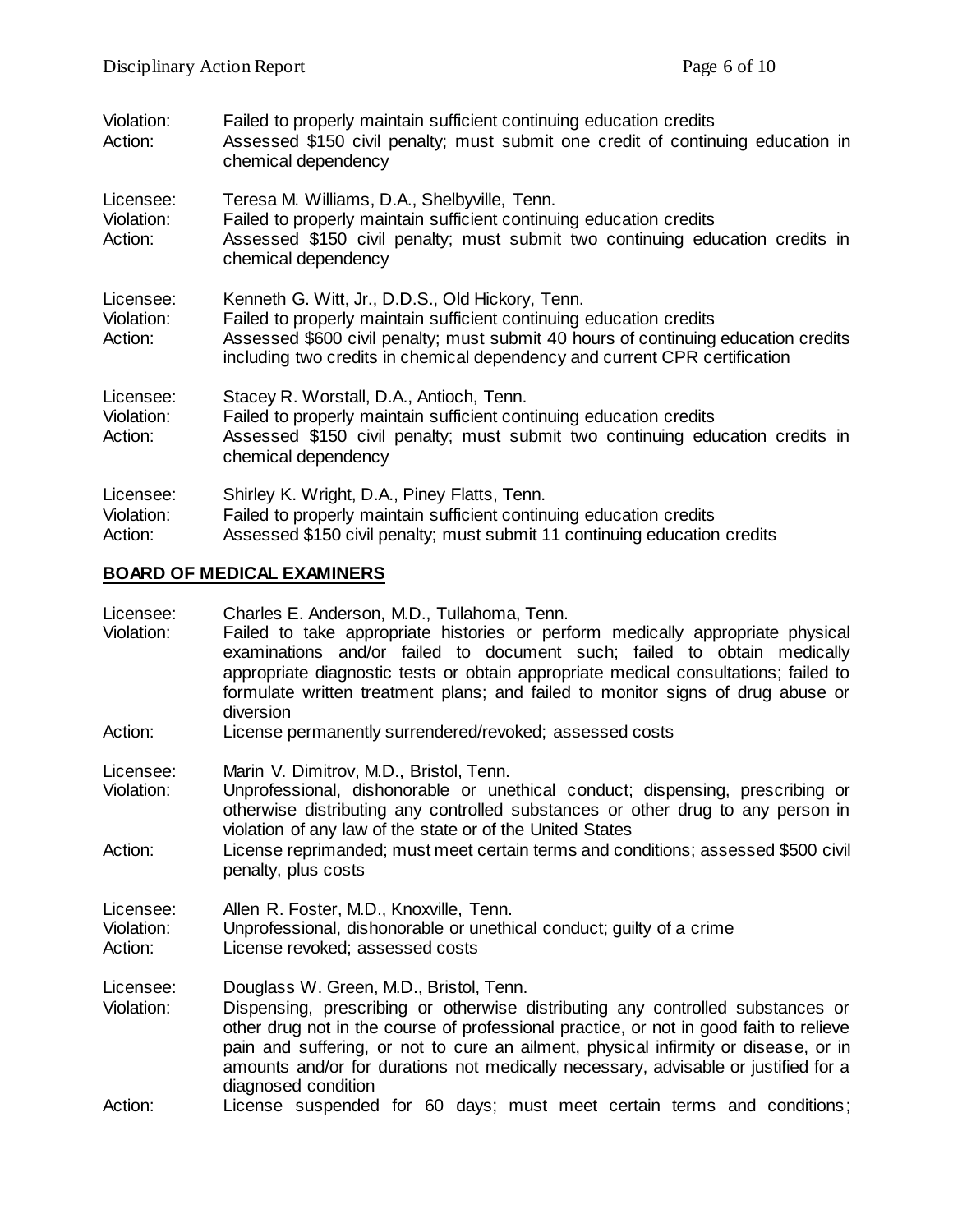|                                    | assessed \$4,000 civil penalty, plus costs                                                                                                                                                                                                                                                                                                                                                                                                                                                                                                             |
|------------------------------------|--------------------------------------------------------------------------------------------------------------------------------------------------------------------------------------------------------------------------------------------------------------------------------------------------------------------------------------------------------------------------------------------------------------------------------------------------------------------------------------------------------------------------------------------------------|
| Licensee:<br>Violation:<br>Action: | Ralph T. Ho, M.D., Reno, Nev.<br>Action taken by the state of Nevada<br>License suspended for one year, with suspension stayed upon condition that he<br>obtains an alcohol evaluation and complies with its recommendations; assessed<br>costs                                                                                                                                                                                                                                                                                                        |
| Licensee:<br>Violation:<br>Action: | John Jaggers, III, M.D., Cleveland, Tenn.<br>Unprofessional, dishonorable or unethical conduct<br>License reprimanded; assessed \$11,000 civil penalty, plus costs                                                                                                                                                                                                                                                                                                                                                                                     |
| Licensee:<br>Violation:<br>Action: | Christopher J. Klugewicz, M.D., Lookout Mountain, Tenn.<br>Unprofessional, dishonorable or unethical conduct; abandonment of records<br>License reprimanded; assessed costs                                                                                                                                                                                                                                                                                                                                                                            |
| Licensee:<br>Violation:<br>Action: | Robert E. Korman, M.D., Brooklandville, Md.<br>Action taken by the state of Maryland; guilty of a crime<br>License suspended for three month, followed by five years probation; must meet<br>certain terms and conditions; assessed costs                                                                                                                                                                                                                                                                                                              |
| Licensee:<br>Violation:<br>Action: | Marcus Min, M.D., Madison, Tenn.<br>Dispensing, prescribing or otherwise distributing any controlled substances or<br>other drug not in the course of professional practice, or not in good faith to relieve<br>pain and suffering, or not to cure an ailment, physical infirmity or disease, or in<br>amounts and/or for durations not medically necessary, advisable or justified for a<br>diagnosed condition<br>License placed on probation for three years; must meet certain terms and<br>conditions; assessed \$5,000 civil penalty, plus costs |
| Licensee:<br>Violation:<br>Action: | Bernard C. Moses, M.D., Williamsburg, Ky.<br>Unprofessional, dishonorable or unethical conduct; action taken by the state of<br>Kentucky<br>License voluntarily surrendered/revoked; assessed costs                                                                                                                                                                                                                                                                                                                                                    |
| Licensee:<br>Violation:<br>Action: | Adedamola O. Oni, M.D., Chattanooga, Tenn.<br>Unprofessional, dishonorable or unethical conduct; violation of board order; action<br>taken by the state of New York<br>License revoked; must pay balance of previous costs; assessed costs                                                                                                                                                                                                                                                                                                             |
| Licensee:<br>Violation:<br>Action: | Richard D. Rossin, M.D., Eden Prairie, Minn.<br>Action taken by the state of California<br>Assessed \$500 civil penalty                                                                                                                                                                                                                                                                                                                                                                                                                                |
| Licensee:<br>Violation:            | Charles W. White, M.D., Lexington, Tenn.<br>Unprofessional, dishonorable or unethical conduct; habitual intoxication or<br>personal misuse of any drugs or the use of intoxicating liquors, narcotics,<br>controlled substances or other drugs or stimulants in such a manner as to<br>adversely affect the person's ability to practice medicine                                                                                                                                                                                                      |
| Action:                            | License placed on probation for two years; must meet certain terms and<br>conditions; assessed costs                                                                                                                                                                                                                                                                                                                                                                                                                                                   |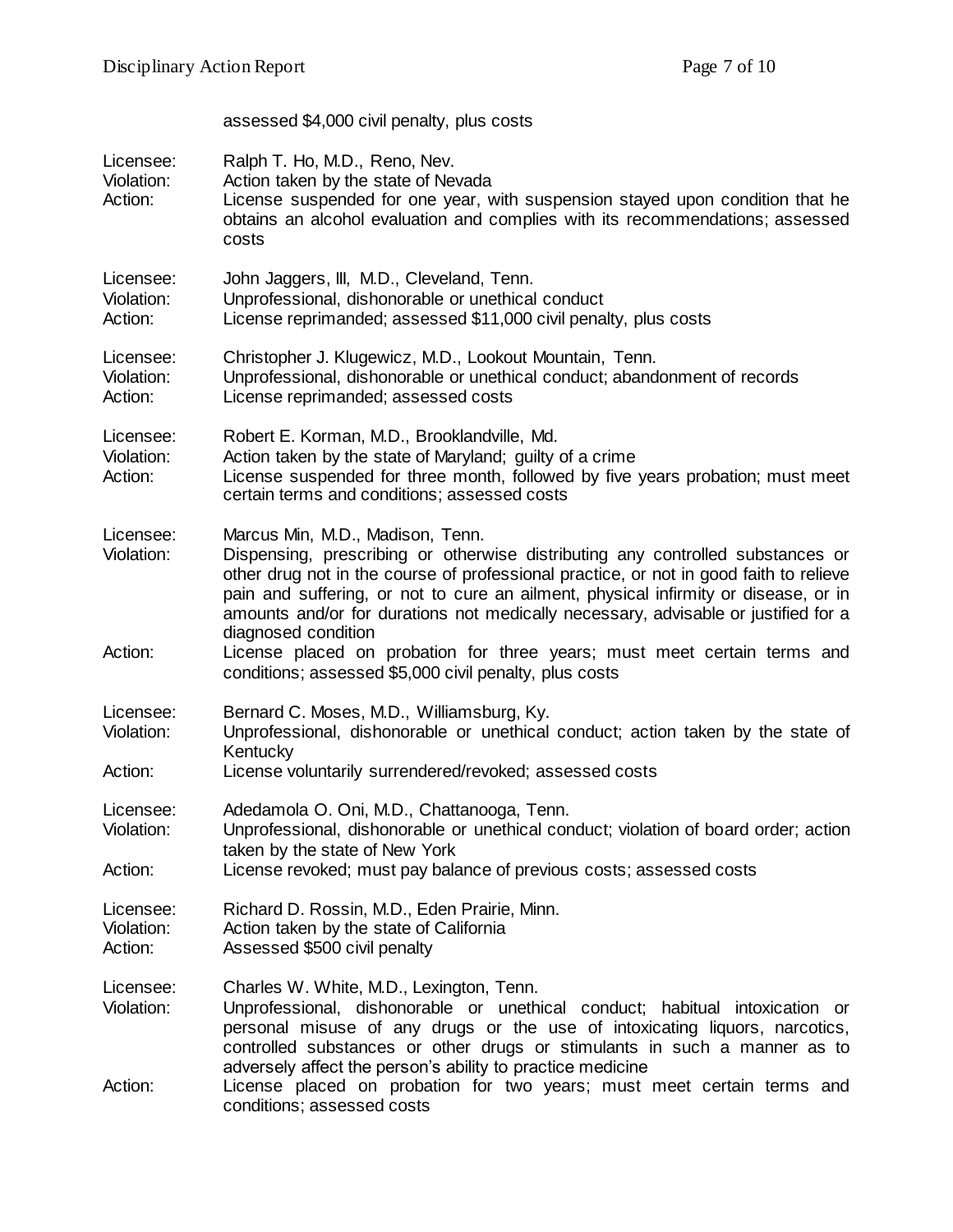## **BOARD OF PHARMACY**

| Licensee:<br>Violation:<br>Action: | Collis Campbell, D.Ph., Gruetli-Laager, Tenn.<br>Addicted to the use of alcohol, narcotics or other drugs<br>License indefinitely suspended                                                                                                                                                                                                                      |
|------------------------------------|------------------------------------------------------------------------------------------------------------------------------------------------------------------------------------------------------------------------------------------------------------------------------------------------------------------------------------------------------------------|
| Licensee:<br>Violation:            | Colby Clark, R.T., Nashville, Tenn.<br>Removed controlled substance for resale from the pharmacy without authorization<br>from a licensed prescriber                                                                                                                                                                                                             |
| Action:                            | <b>Registration revoked</b>                                                                                                                                                                                                                                                                                                                                      |
| Licensee:<br>Violation:            | Fred's Pharmacy #1861, Huntingdon, Tenn.<br>Failed to provide patient counseling to patients or patient caregivers in accordance<br>with board rules                                                                                                                                                                                                             |
| Action:                            | Must submit corrective plan of action; assessed \$1,000 civil penalty                                                                                                                                                                                                                                                                                            |
| Licensee:<br>Violation:            | Michael L. Griffith, D.Ph., Old Hickory, Tenn.<br>Addicted to the use of alcohol, narcotics or other drugs; exhibited the incapacity of<br>a nature that prevents a pharmacist from engaging in the practice of pharmacy<br>with reasonable skills, confidence and safety to the public; guilty of dishonorable,<br>immoral, unethical or unprofessional conduct |
| Action:                            | License indefinitely suspended                                                                                                                                                                                                                                                                                                                                   |
| Licensee:<br>Violation:            | Tyler Herburger, R.T., Jackson, Tenn.<br>Removed controlled substance from the pharmacy without authorization from a<br>licensed prescriber                                                                                                                                                                                                                      |
| Action:                            | <b>Registration revoked</b>                                                                                                                                                                                                                                                                                                                                      |
| Licensee:<br>Violation:<br>Action: | Robin Paul Lester, R.T., Nashville, Tenn.<br>Failed to properly register with the board as a pharmacy technician<br>Assessed \$100 civil penalty                                                                                                                                                                                                                 |
| Licensee:<br>Violation:<br>Action: | Kim McAlexander, R.T, Atwood, Tenn.<br>Guilty of dishonorable, immoral, unethical or unprofessional conduct<br><b>Registration revoked</b>                                                                                                                                                                                                                       |
| Licensee:<br>Violation:            | Daniel G. McDaniel, R.T., Bartlett, Tenn.<br>Removed controlled substance for resale from the pharmacy without authorization<br>from a licensed prescriber                                                                                                                                                                                                       |
| Action:                            | <b>Registration revoked</b>                                                                                                                                                                                                                                                                                                                                      |
| Licensee:<br>Violation:            | Robert D. McNeese, D.Ph., Afton, Tenn.<br>Removed controlled substance from the pharmacy without authorization from a<br>licensed prescriber                                                                                                                                                                                                                     |
| Action:                            | License indefinitely suspended                                                                                                                                                                                                                                                                                                                                   |
| Licensee:<br>Violation:<br>Action: | Pamela K. Morris, R.T., Camden, Tenn.<br>Forged prescriptions without authorization from a licensed prescriber; gave<br>customer Sertraline tablets without authorization from a licensed prescriber<br>Registration revoked                                                                                                                                     |
|                                    |                                                                                                                                                                                                                                                                                                                                                                  |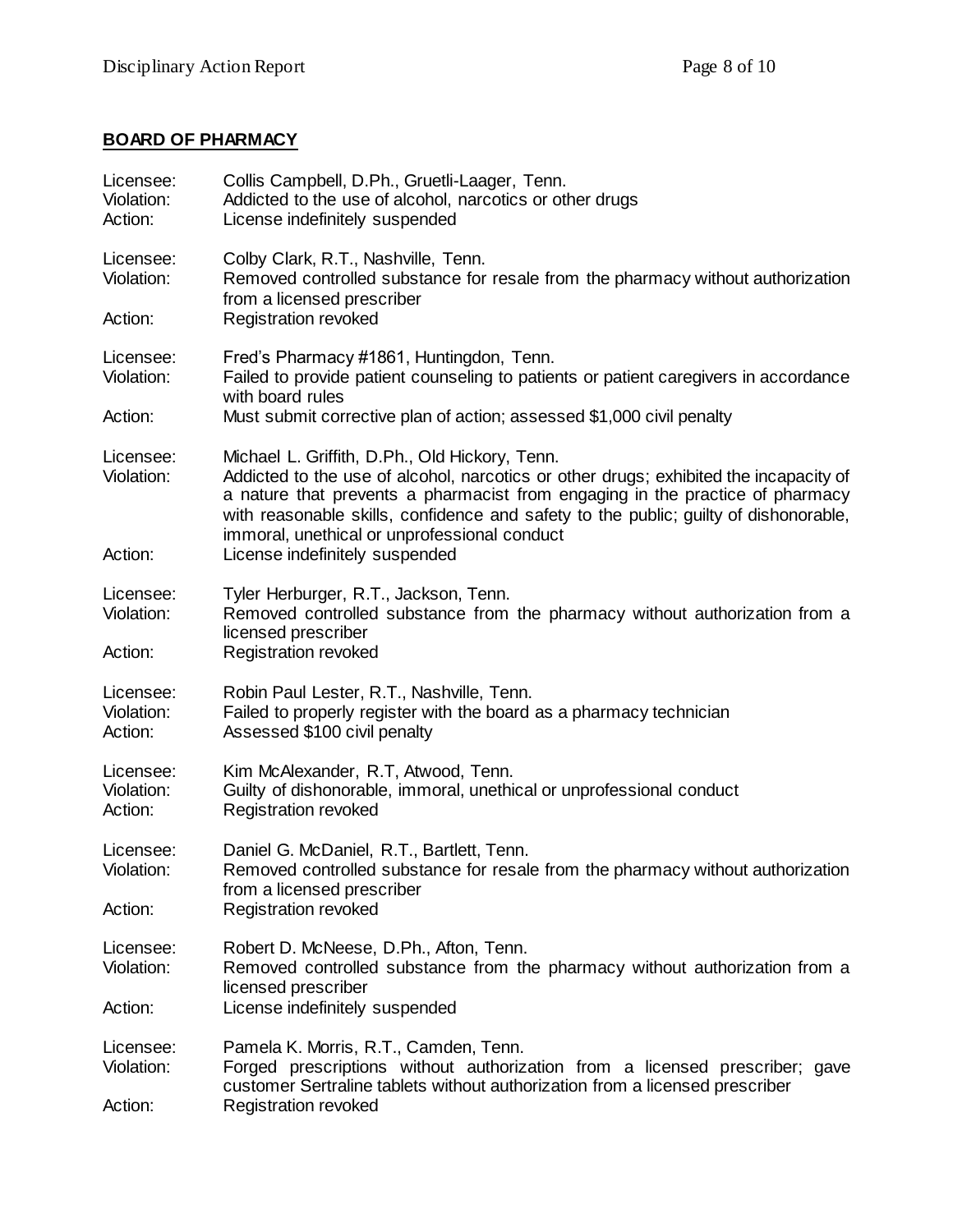| Licensee:<br>Violation: | Benjamin C. Pegram, D.Ph., Franklin, Tenn.<br>Failed to provide patient counseling to patients or patient caregivers in accordance<br>with board rules                                                                                                                                                                                                             |
|-------------------------|--------------------------------------------------------------------------------------------------------------------------------------------------------------------------------------------------------------------------------------------------------------------------------------------------------------------------------------------------------------------|
| Action:                 | Assessed \$1,000 civil penalty                                                                                                                                                                                                                                                                                                                                     |
| Licensee:<br>Violation: | Christopher L. Pittman, D.Ph., Charleston, Tenn.<br>Addicted to the use of alcohol, narcotics or other drugs; exhibited the incapacity of<br>a nature that prevents a pharmacist from engaging in the practice of pharmacy<br>with reasonable skills, confidence and safety to the public; guilty of dishonorable,<br>immoral, unethical or unprofessional conduct |
| Action:                 | License indefinitely suspended                                                                                                                                                                                                                                                                                                                                     |
| Licensee:<br>Violation: | Rite Aid Pharmacy #11869, Dickson, Tenn.<br>Failed to provide patient counseling to patients or patient caregivers in accordance<br>with board rules                                                                                                                                                                                                               |
| Action:                 | Assessed \$1,000 civil penalty                                                                                                                                                                                                                                                                                                                                     |
| Licensee:               | Tennessee CVS Pharmacy #7793, Trenton, Tenn.                                                                                                                                                                                                                                                                                                                       |
| Violation:              | Failed to provide patient counseling to patients or patient caregivers in accordance<br>with board rules                                                                                                                                                                                                                                                           |
| Action:                 | Must submit corrective plan of action; assessed \$1,000 civil penalty                                                                                                                                                                                                                                                                                              |

## **BOARD OF SOCIAL WORKER LICENSURE**

| Licensee:  | Minnie E. Jones, L.M.S.W., Memphis, Tenn.                                 |
|------------|---------------------------------------------------------------------------|
| Violation: | Failed to properly maintain sufficient continuing education credits       |
| Action:    | Assessed \$100 civil penalty; must submit 28 continuing education credits |

#### **ABUSE REGISTRY**

| Individual: | Beverly Anderson, Nashville, Tenn.      |
|-------------|-----------------------------------------|
| Abuse:      | Neglect                                 |
| Profession: | Job Coach                               |
| Individual: | William Jon Carmley, Lenoir City, Tenn. |
| Abuse:      | Emotional/Physical                      |
| Profession: | <b>Direct Care Staff</b>                |
| Individual: | Deborah Cunningham, Crossville, Tenn.   |
| Abuse:      | Physical/Emotional                      |
| Profession: | <b>Direct Support Personnel</b>         |
| Individual: | Hafeeza Davis, Trenton, Tenn.           |
| Abuse:      | Physical                                |
| Profession: | <b>Direct Support Professional</b>      |
| Individual: | Taffany Davis, Murfreesboro, Tenn.      |
| Abuse:      | Neglect                                 |
| Profession: | <b>Direct Support Personnel</b>         |